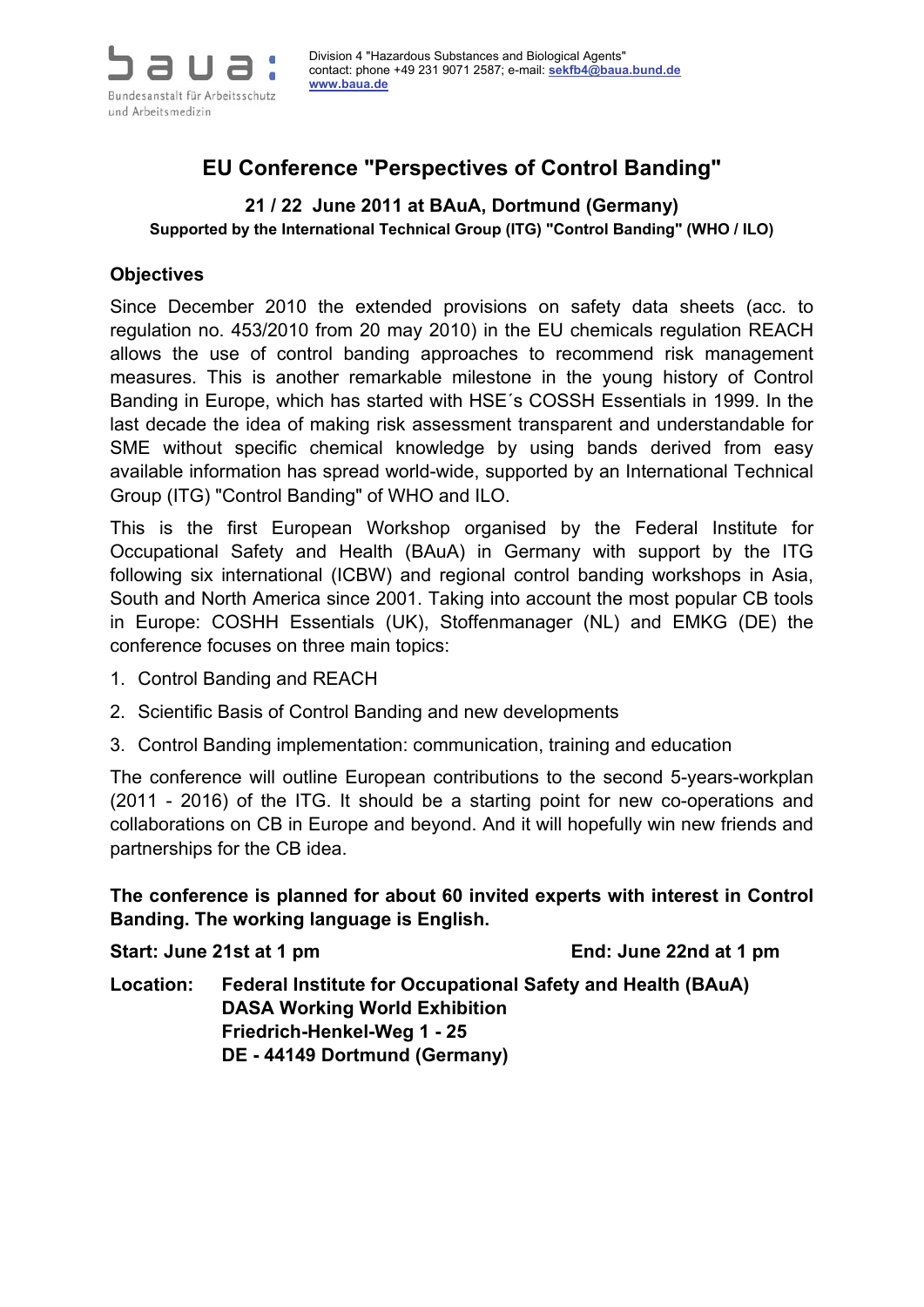#### **Conference Program (2nd Draft, May 2011)**

#### **June 21st**

#### 13.00 Opening session **DASA – lecture hall**

chair: Rüdiger Pipke

(Head of department "Hazardous Substances and Biological Agents", BAuA, DE)

Welcome Isabel Rothe (Head of BAuA, DE)

Keynote I: Chemical Safety at work - challenges in past, present and future Helmut Klein (Federal Ministry for Labour and Social Affairs, BMAS, DE)

Keynote II: COSHH Essentials - will a decade of experience help us to meet the REACH challenge

Christine Northage (Health and Safety Executive, HSE, UK)

#### **14.00 Introduction to the workshops**

- Control Banding and REACH Andreas Ahrens (European Chemicals Agency, ECHA, FIN)
- The scientific basis of Control Banding and new developments Maikel van Niftrik (TNO, NL)
- Control Banding implementation: communication, training and education Dave Zalk (University of California, Lawrence Livermore National Laboratory, USA)

#### **15.30**

coffee break

### **16.00 Workshops**

#### **I. Control Banding and REACH I - 502**

 $\Omega$ 

chair: Eva Lechtenberg-Auffarth (BAuA, DE)

Part **1**: introductory notes

- New REACH module Stoffenmanager 4.5 and communication with CHESAR Christian Schumacher (ArboUnie, NL)
- EMKG-Expo-Tool: basics, application, performance, perspectives Gudrun Walendzik (BAuA, DE)
- ECETOC-TRA basics, application, performance, perspectives Alison Margary (Shell International Ltd; )
- Assessing chemical safety in the supply chain a formulators' perspective Johannes Tolls (Henkel AG & Co. KGaA, DE )
- ECHA´s perception and activities concerning exposure models in CSR and eSDS
	- Andreas Ahrens (ECHA, FIN)
- CB and the extended SDS towards a set of EU Control Guidance Sheets Dirk Henckels (Qualisys, DE)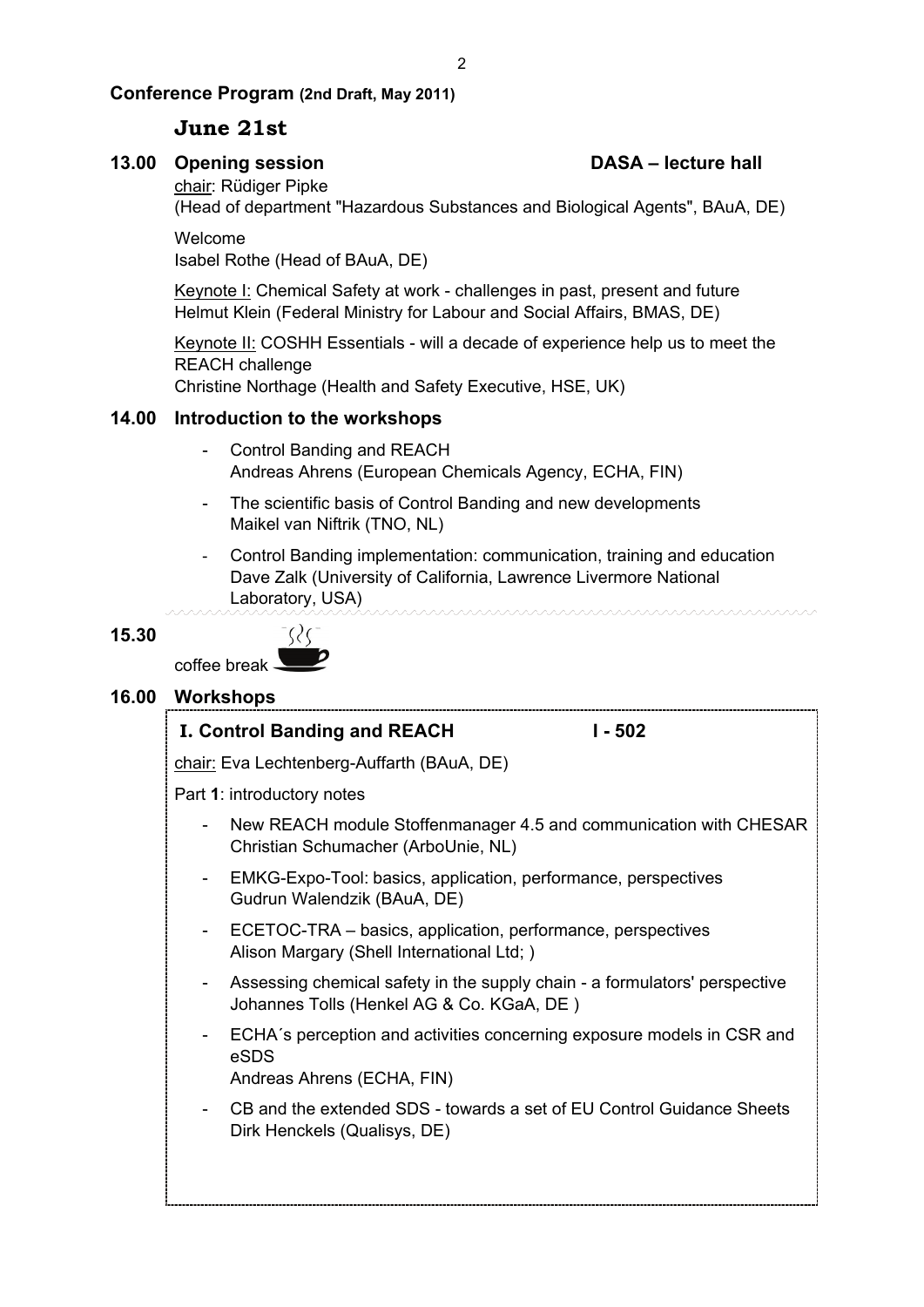L

|           | Part 2: discussion with help of key questions:                                                                                                                                                                        |
|-----------|-----------------------------------------------------------------------------------------------------------------------------------------------------------------------------------------------------------------------|
|           | How can Control Banding (CB) help chemicals producers and importers to<br>bear the challenge of REACH to set up exposure scenarios for more than<br>100.000 chemical substances to be registered in the next 7 years? |
|           | How can CB ease risk communication for substances via Chemical Safety<br>Reports and Extended Safety Data Sheets?                                                                                                     |
|           | How can CB support Downstream users in performing their CSR according<br>to REACH Annex XII?                                                                                                                          |
|           | II. Scientific basis of Control Banding and new developments                                                                                                                                                          |
|           | $I - SG 12$<br>chair: Maikel van Niftrik (TNO, NL)                                                                                                                                                                    |
|           | Part 1: introductory notes                                                                                                                                                                                            |
|           | Stoffenmanager - calibration and validation<br>Maikel van Niftrik (TNO, NL)                                                                                                                                           |
|           | <b>Evaluation of EMKG</b><br>Martin Tischer (BAuA, DE)                                                                                                                                                                |
|           | E-TEAM: Validation of REACH Tier I - models<br>Martin Tischer (BAuA, DE).                                                                                                                                             |
|           | GHS and hazard bands – example of Stoffenmanager<br>Christian Schumacher (ArboUnie, NL)                                                                                                                               |
|           | Validation program for control guidance sheets<br>Jörg Fritzsche (BAuA, DE)                                                                                                                                           |
|           | <b>ATEX module Stoffenmanager</b><br>Paul Beumer (ArboUnie, NL)                                                                                                                                                       |
|           | Fire & explosion risk – a future EMKG module<br>Iris Schweitzer-Karababa (BAuA, DE)                                                                                                                                   |
|           | Part 2: discussion with help of key questions:                                                                                                                                                                        |
|           | How reliable are the semi-empiric approaches for exposure modelling and<br>hazard banding in current CB tools?                                                                                                        |
|           | Do task-related Control Guidance Sheets reduce exposure to the level<br>expected from the theoretical background?                                                                                                     |
|           | Which attempts are made for extending the range of CB for fire and<br>explosion risks?                                                                                                                                |
|           | III. Control Banding implementation: communication, training and                                                                                                                                                      |
| education | $I - E$ 40                                                                                                                                                                                                            |
|           | chair: Dave Zalk, Lawrence Livermore National Laboratory, USA                                                                                                                                                         |
|           | Part 1: introductory notes (10 min):                                                                                                                                                                                  |
|           | Operational analysis of Stoffenmanager<br>Henri Heussen (ArboUnie, NL)                                                                                                                                                |

- CB training for OSH professionals Annette Wilmes (BAuA, DE)